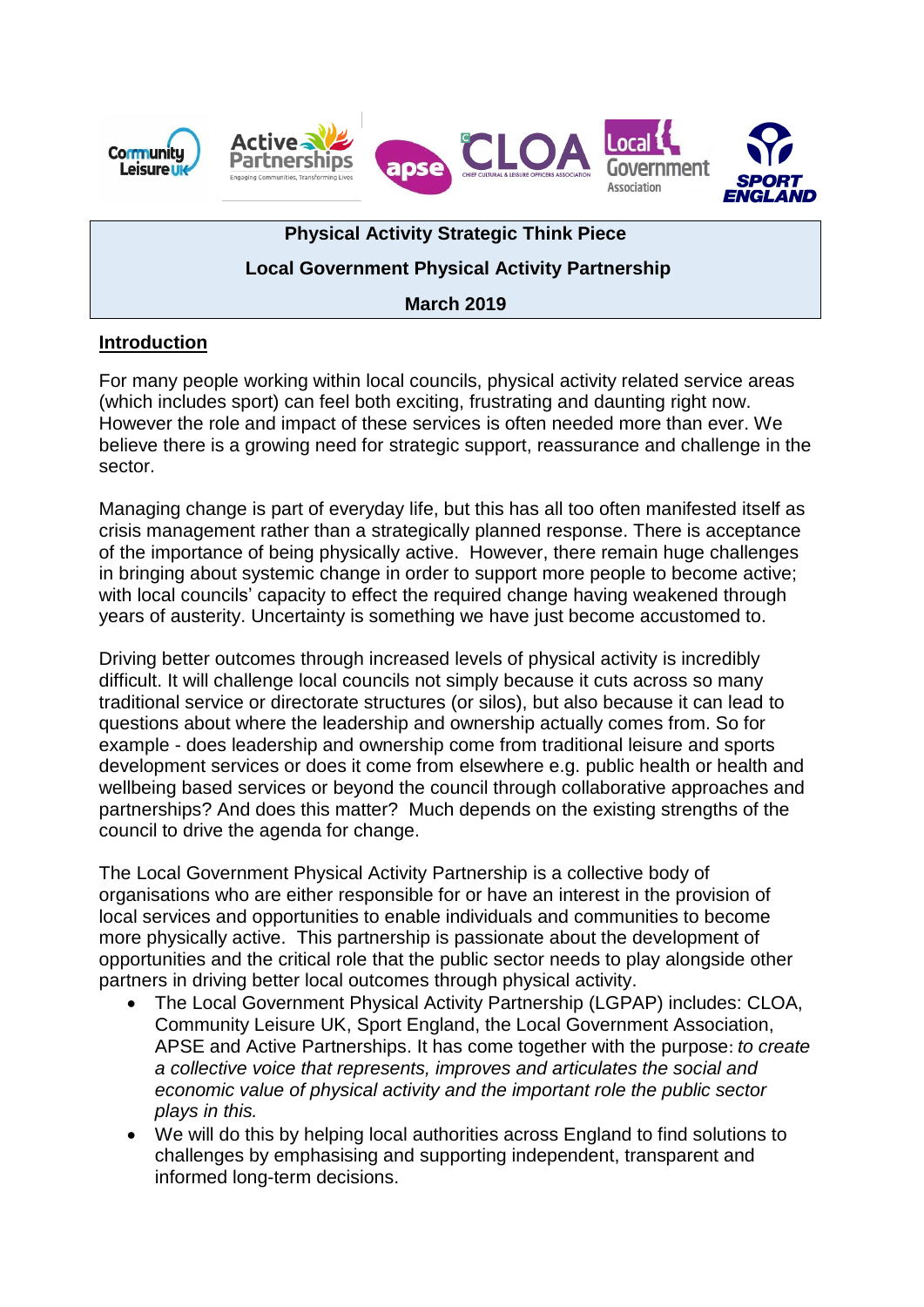Working collaboratively, this voice has significant reach and influence, with the ability to make a real difference to the future role of local councils in supporting their citizens to be physically active.

## **Developing a helpful conversation within the sector**

The group wants to create an environment for positive debate and discussion about the key strategic issues facing local councils focussed on supporting physical activity. Equally to provide reflective and perhaps at times provocative think pieces for the wider sector to consider.

The group, established in 2018, has brought forward thoughts from its round table conversations about the challenges the sector faces and how the sector might position itself to drive better outcomes. These think pieces are not about providing definitive answers or official positions by any of the partners, but instead about amplifying points and raising key questions for discussion in the sector. Ways forward are likely to develop iteratively over time and are likely to look different in each area. It is vital that every locality has thought about what those issues mean to them and how they should respond.

In addition to this wider think piece about the strategic positioning of physical activity services, the group has also considered producing future think pieces (e.g. Leisure Management, Systems-based Approaches, Asset Based Community Development, Co-Production). We would welcome hearing about the key strategic issues that you would like debating.

### **How should local council's best approach increasing levels of physical activity?**

The group considered what factors are important. Typically what things would you expect to see for success to follow?

### **Headline thoughts and observations**

- 1. Is there a good understanding about the **needs of local communities** and what the potential barriers and opportunities might be to increase levels of physical activity?
- 2. Is there the drive, determination and desire to really make a difference? Are there enough people who **really care** and can see the bigger picture?
- 3. Is there a **strong overarching policy position** on physical activity and sport within the local council area and/or within key organisations that have a leadership role in this area?
- 4. **Leadership is vital**. Is there evidence of leadership at the highest levels possible from officers and elected members? Does it matter which service leads as it will require a whole council approach? There also needs to be evidence of strong leadership with partner agencies and communities. This may require councils 'letting go' and encouraging local communities to take the lead (Asset Based Community Development).
- 5. Is there an accepted understanding about the need for **long term systems based approaches** and alignment across a wide range of council departments and partner organisations? Systemic solutions won't be delivered in the short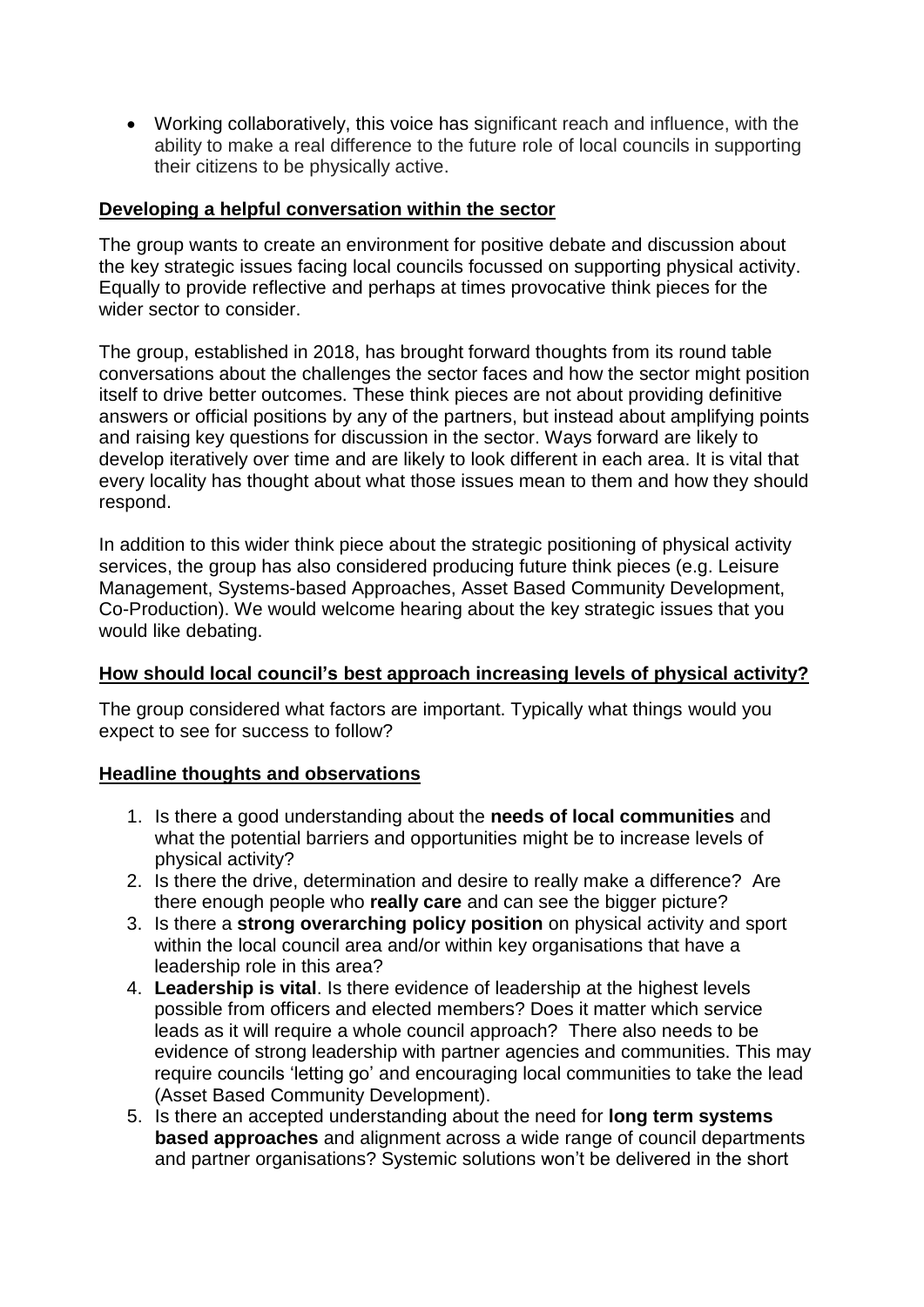term and need a strong collaborative approach across a place, based on shared purpose and values.

6. Local authorities will demonstrate a strong understanding of **commissioning** and the value of implementing the processes that underpin that approach, focussing on wider outcomes.

## **Further considerations and issues for councils**

### **What is the council's role in driving physical activity?**

- Councils should have clarity about their particular leadership role and ownership in driving forward physical activity. This will include the enablement and development of policy and the direct delivery of related services. Does your council have a clear policy position? Is the case for physical activity and sport effectively made? Is it crowded out by debates about statutory services with a lack of understanding of the role physical activity and sport play in delivering these broader agendas?
- Tackling inactivity is a multidimensional and complex problem and should not be seen as the sole domain of the traditional leisure/sport services department. It is much more complex and the outcomes will be more effective if a whole council approach is adopted. This in turn will be part of a whole area approach in driving improved outcomes, working with key stakeholders. (Admittedly this is more challenging for two tier authorities). In many areas a whole council approach isn't in place and leadership still disproportionally rests in leisure and sport services, which are often not strategically connected to the council's priorities. In some cases there might not even be a senior dedicated leisure or sport strategic lead, which further compounds the problem.
- Step change in activity levels will only come about through better integrated working and behaviour change and community led approaches. This creates challenges for local councils as traditional responses are likely to be less effective. This could be illustrated by the thinking about where else physical activity leadership can emerge e.g. public health, transport, climate (green travel/air quality), community development, social care and young people's services.
- Is your approach dominated by physical asset considerations? The role and cost of physical assets play (e.g. leisure centres/playing pitches/open space) are important, but they are only part of the solution. Increasing levels of physical activity at scale is likely to come by engaging local communities and demographics that are inactive and understanding where community strengths can be tapped into to drive behaviour change.
- Is your local council really clear about the role of its assets? For example, the provision of swimming pools helps people to be active (and deliver targeted health programmes) but in reality the primary driver is about learning to swim. Would we now build swimming pools to solve the inactivity challenge? Probably not, but we do need pools to help the population to learn to swim.

There are potentially three other areas to think about in relation to this work.

### **Is the approach insight driven?**

• The group all agreed that services should be driven by evidence and insight about the local population with priorities determined by social demographics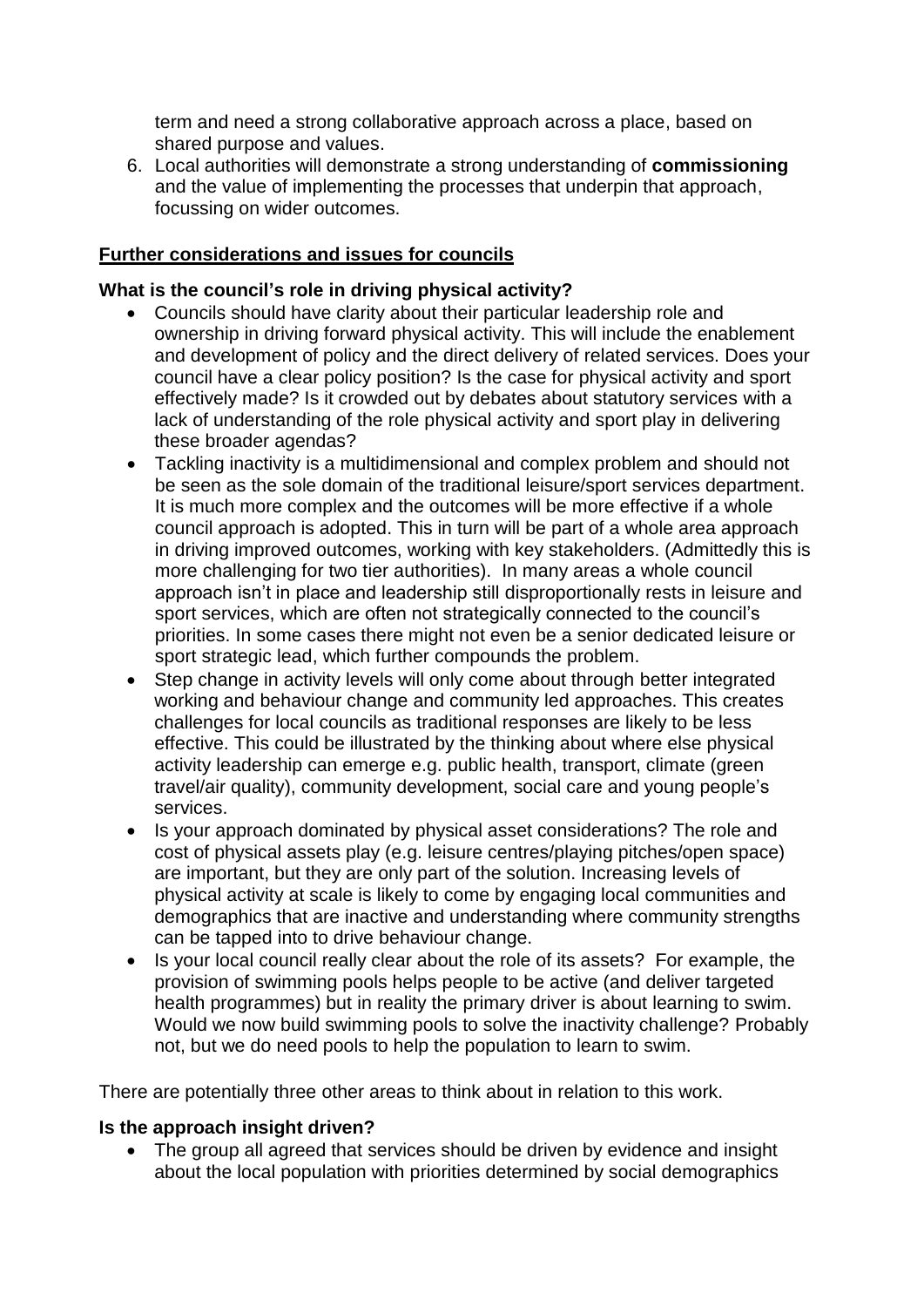and geographies and determined by agreed strategies (e.g. Joint Strategic Needs Assessment, Health and Wellbeing Strategy).

- Does your council effectively use data to show impact?
- Social value as a concept needs to be the bedrock of service delivery, but models of social value are not well developed and more work is needed in this area.

## **Is there evidence of influence and integration?**

- The group agreed that there has to be evidence of ongoing and strong high level leadership and influence. This leadership and influence needs to generate accountability and drive physical activity policy, demonstrating the value and contribution of those services to wider policy and strategic outcomes.
- Connections need to be made across areas like housing, employment, education, health and wellbeing, social care, planning, regeneration, economic policy, highways/transportation and community services.
- Councils need to evaluate whether they have a strong enough understanding about who to influence, key connections, the strength of the wider system (planning/highways/local community strengths etc.). This pre-systems type work is essential.

## **Does your council display positive behaviours?**

It is critical that services can work **collaboratively** and respond quickly to policy changes or partnering opportunities. The way the service works is essential in responding to driving;

- Better outcomes in this sense it heightens the need for services to be **agile and responsive.**
- **Values driven** approaches should be evident and those leading the creation of physical activity and sport opportunities will be very clear about the **outcomes**  to be achieved overall**.**

Above all councils need to move away from an over reliance on deficit models of delivery (i.e. provision led) as it simply creates dependency and is ultimately not sustainable.

Asset or strengths based approaches will have more lasting and powerful outcomes, but will require a shift in thinking and approach.

### **Summary**

We are working in increasingly complex environments, which is why this think piece has posed questions that place leaders need to consider within their local context.

This requires a robust understanding of place and the communities that live there, having the skills and capacity to influence the local system and the ability to demonstrate the value of the services provided and how they are an integral part of the solution to local priorities.

As a partnership we have a strong common purpose in supporting the sector to achieve this and will continue to work collaboratively to do so.